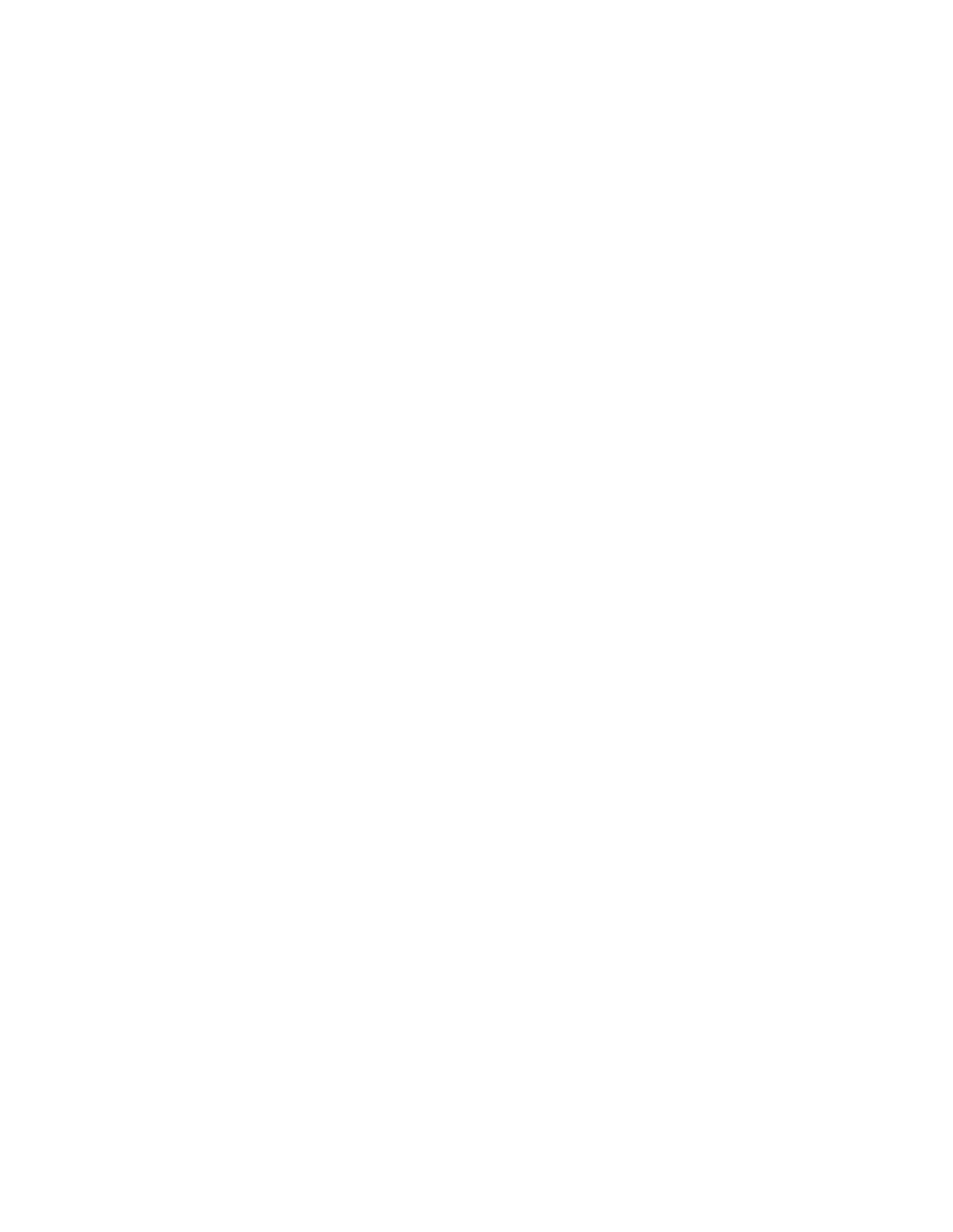### **HILL, Chief Justice**.

[¶1] In this appeal, TW (mother) challenges an order granting BM's (father's) petition to modify custody of their son. Mother contends that, contrary to her constitutional right to travel, the district court modified custody based solely on her various relocations. We will affirm.

#### **ISSUE**

[¶2] TW presents one issue for our review:

Whether the trial court abused its discretion by ordering a modification of custody based on relocations by mother in light of the mother's constitutional right to travel?

### **FACTS**

[¶3] Because there is no transcript from the district court's hearing, we must derive this statement of facts from the pleadings and orders. The parties' son was born February 3, 1996. The parties never married each other. In March of 1998, the Wyoming Department of Family Services filed a "Petition to Establish Paternity and Support." In July of 1998, the district court entered a "Judgment and Order of Paternity and Support by Default." By that order, BM (father) was adjudicated the natural father of the parties' son. Mother was awarded primary physical custody of the parties' son, subject to the right to reasonable visitation by father. No specific visitation schedule was established. Father was ordered to pay monthly child support of \$200.

[¶4] Over the next several years, father filed three petitions to modify custody. In June of 2002, father filed a "Petition for Modification and Contempt of Court." Among other things, father's petition alleged that, since the 1998 paternity judgment, (1) mother had moved with son to Las Vegas, Nevada; (2) mother changed addresses frequently since her relocation to Las Vegas; (3) son attended school only "sporadically"; (4) mother had thwarted father's attempts to exercise his visitation rights; and (5) father had married and established a stable home. On August 2, 2002, the district court held a hearing on father's petition. At that hearing, the parties informed the district court that they had agreed to settle the matter. Under the parties' agreement, custody was not modified. However, the parties established a specific visitation schedule for father: alternating holidays, six weeks in the summer, telephone visitation, and other visitation as agreed upon. The district court instructed the parties to submit an order approving their settlement, but no such order was ever entered.

[¶5] In January of 2003, father filed an "Amended Petition for Modification of Child Custody." In addition to reasserting the allegations contained in the initial petition,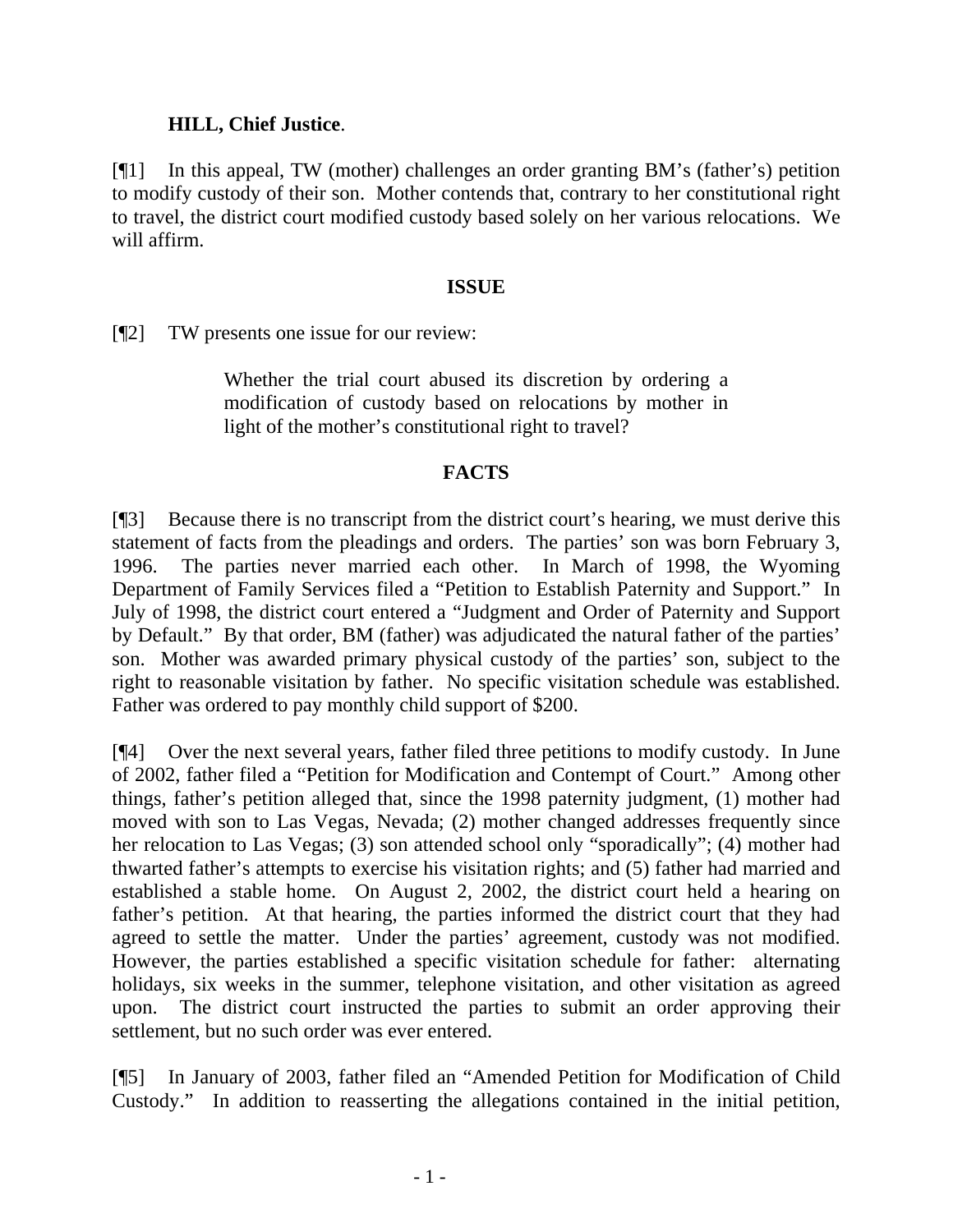father's amended petition alleged, among other things, that (1) mother continued to change addresses and telephone numbers without notifying father; and (2) son continually stayed overnight at the homes of individuals other than mother. The district court ordered the parties to mediate the dispute. The record does not reveal what resulted from the mediation, but it is apparent that primary legal custody of son remained with mother.

[¶6] The present action began on September 29, 2004, when father filed a "Petition for Modification of Custody." This petition chronicled mother's repeated relocations to, and in, Wyoming; Las Vegas, Nevada; and Bozeman, Montana. Significantly, the petition alleged:

> During the period of time including the school years 2001/2002 and 2002/2003, the parties' minor child has been enrolled or re-enrolled about thirteen (13) different times in schools and school districts in three different states as a result of the overall instability and irresponsibility of Mother.

[¶7] On February 8, 2005, the district court held a hearing on father's petition. Mother appeared *pro se* at the hearing. The hearing was not reported. Following the hearing, the district court entered its "Order Modifying Custody & Establishing Visitation & Child Support." In that order, the district court awarded father sole custody of the parties' son. A visitation schedule was established for mother, and she was ordered to pay monthly child support of \$762.44.

[¶8] In its order modifying custody, the district court determined that father had "met his burden of proving that a substantial and material change in circumstances has occurred affecting the best interest of the parties' child." In its findings of fact, the district court wrote:

> 1. The parties' minor child has a loving relationship with both parties;

> 2. The stability and home environment of [father] is such that he is in a better position to provide adequate care for the parties' minor child;

> 3. The instability of [mother] has been proven through her testimony regarding the many residential and educational changes regarding the parties' minor child while the parties' minor child has been in her primary care and custody since the date of the last hearing regarding custody of the parties' minor child on July 31, 2002;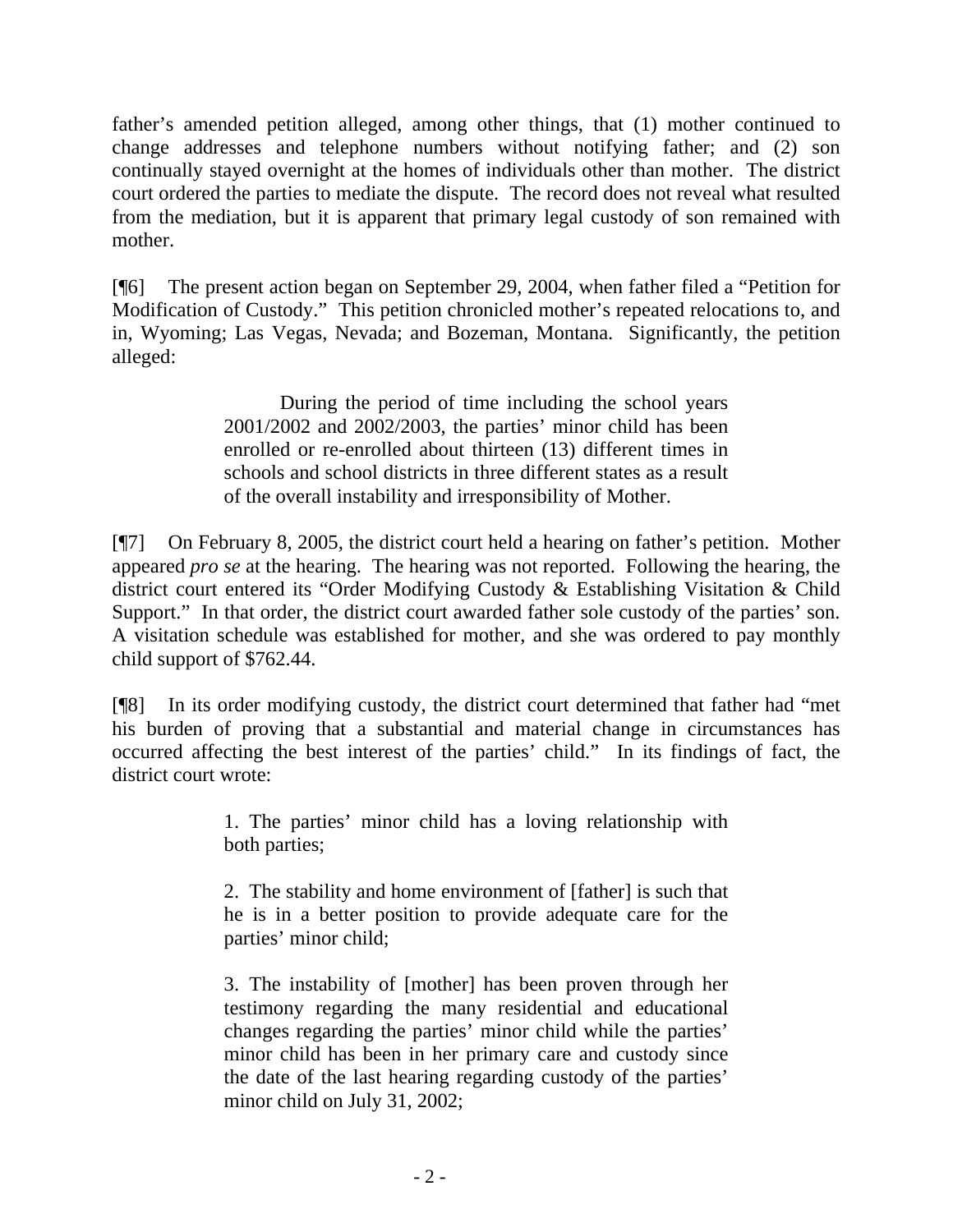4. [Father] persuasively proved to the court through his testimony and the testimony of his wife… that his current residential environment is stable and capable of sustaining a safe, loving and productive home environment for the parties' minor child;

5. Each of the parties is willing to accept the responsibilities of parenting, however, [mother's] erratic schedule of leaving the parties' minor child with [father] indicated to the court an unacceptable willingness to pass this responsibility to [father] at her convenience;

6. [Father] has willingly accepted and performed the responsibilities of parenting on several occasions at the convenience of [mother];

7. [Father's] demonstrated stability and responsibility regarding the parties' minor child's best serves the continued maintenance and strengthening of his parenting relationship with the [mother] as well as with the parties' minor child:

8. [Father] has attempted to maintain contact and communication with the parties' minor child despite the regular changes of residence and education instigated by [mother] without notice to [father]:

9. [Father] is better able to facilitate and develop regular communication between the parties and the parties' minor child;

10. [Father] is better able to care for the safety, security and support of the parties' minor child;

11. It is in the best interests of the parties' minor child \*\*\*\*\* that [father] be awarded sole custody of the parties' minor child[.]

Mother then filed this timely appeal.

### **STANDARD OF REVIEW**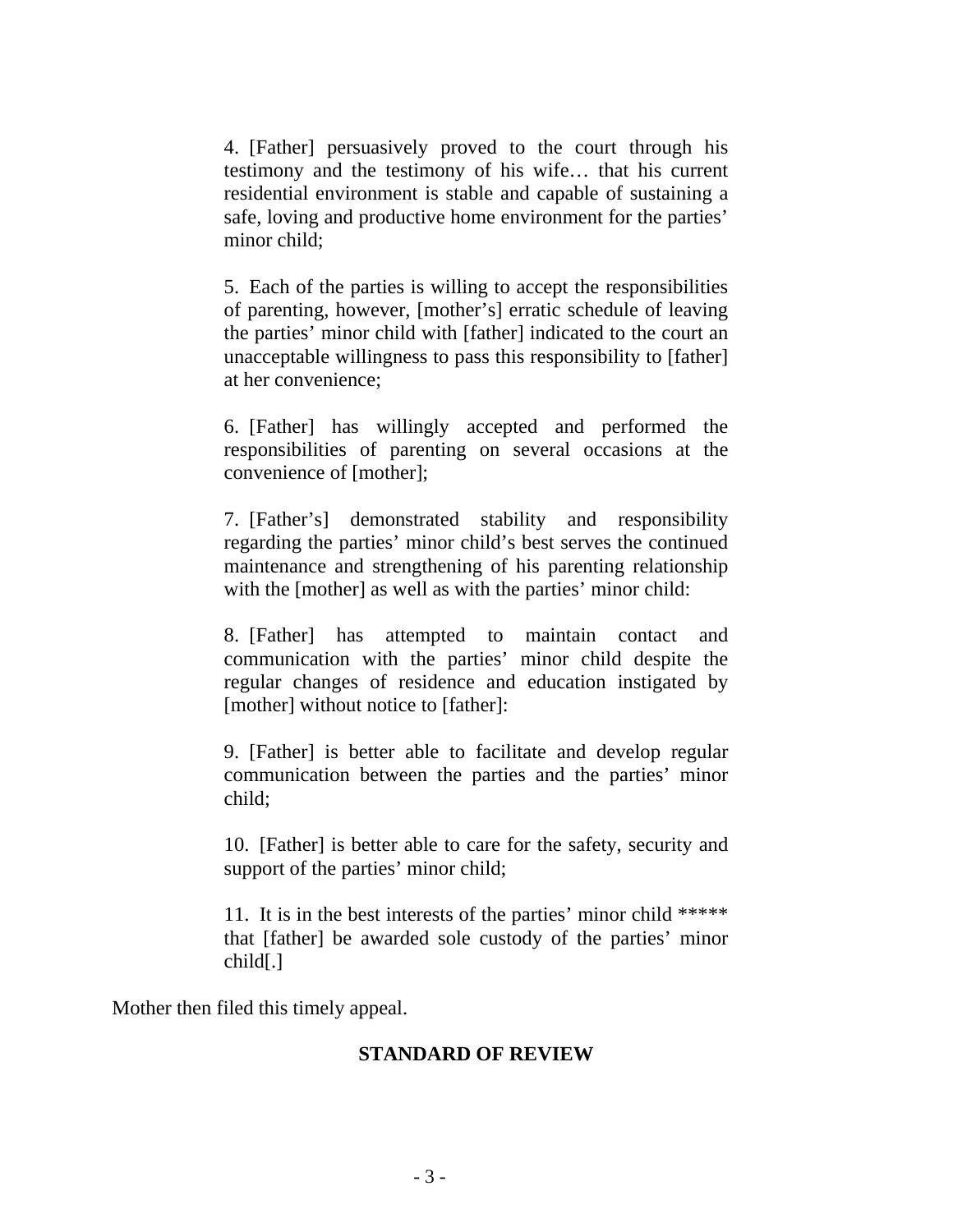[¶9] Modification of custody is governed by Wyo. Stat. Ann. § 20-2-204 (LexisNexis 2005), which provides in pertinent part:

### **§ 20-2-204. Enforcement and modification.**

. . . . (c) A court having jurisdiction may modify an order concerning the care, custody and visitation of the children if there is a showing by either parent of a material change in circumstances since the entry of the order in question and that the modification would be in the best interests of the children pursuant to W.S. 20-2-201(a). In any proceeding in which a parent seeks to modify an order concerning child custody or visitation, proof of repeated, unreasonable failure by the custodial parent to allow visitation to the other parent in violation of an order may be considered as evidence of a material change of circumstances.

### [¶10] In reviewing such a matter, our standard of review is well established:

"The party seeking a modification of the custody provisions of a divorce decree has the burden of showing that a material and substantial change of circumstances has occurred, after the entry of the initial decree, and that modification is in the best interests of the children." *Clark v. Alexander*, 953 P.2d 145, 150 (Wyo. 1998). This court will not interfere with the trial court's decision regarding modification of custody absent a procedural error or a clear abuse of discretion. *Id*. We recently clarified the definition of an abuse of discretion when we stated the core of our inquiry must reach "the question of reasonableness of the choice made by the trial court." *Vaughn v. State*, 962 P.2d 149, 151 (Wyo. 1998); see also *Pace v. Pace*, 2001 WY 43, ¶ 9, 22 P.3d 861, ¶ 9 (Wyo. 2001). Judicial discretion is a composite of many things, among which are conclusions drawn from objective criteria; it means exercising sound judgment with regard to what is right under the circumstances and without doing so arbitrarily or capriciously. *Id*.

*Fergusson v. Fergusson*, 2002 WY 66, ¶ 9, 45 P.3d 641, 644 (Wyo. 2002).

#### **DISCUSSION**

#### **A. Substantial change of circumstances; constitutional right to travel**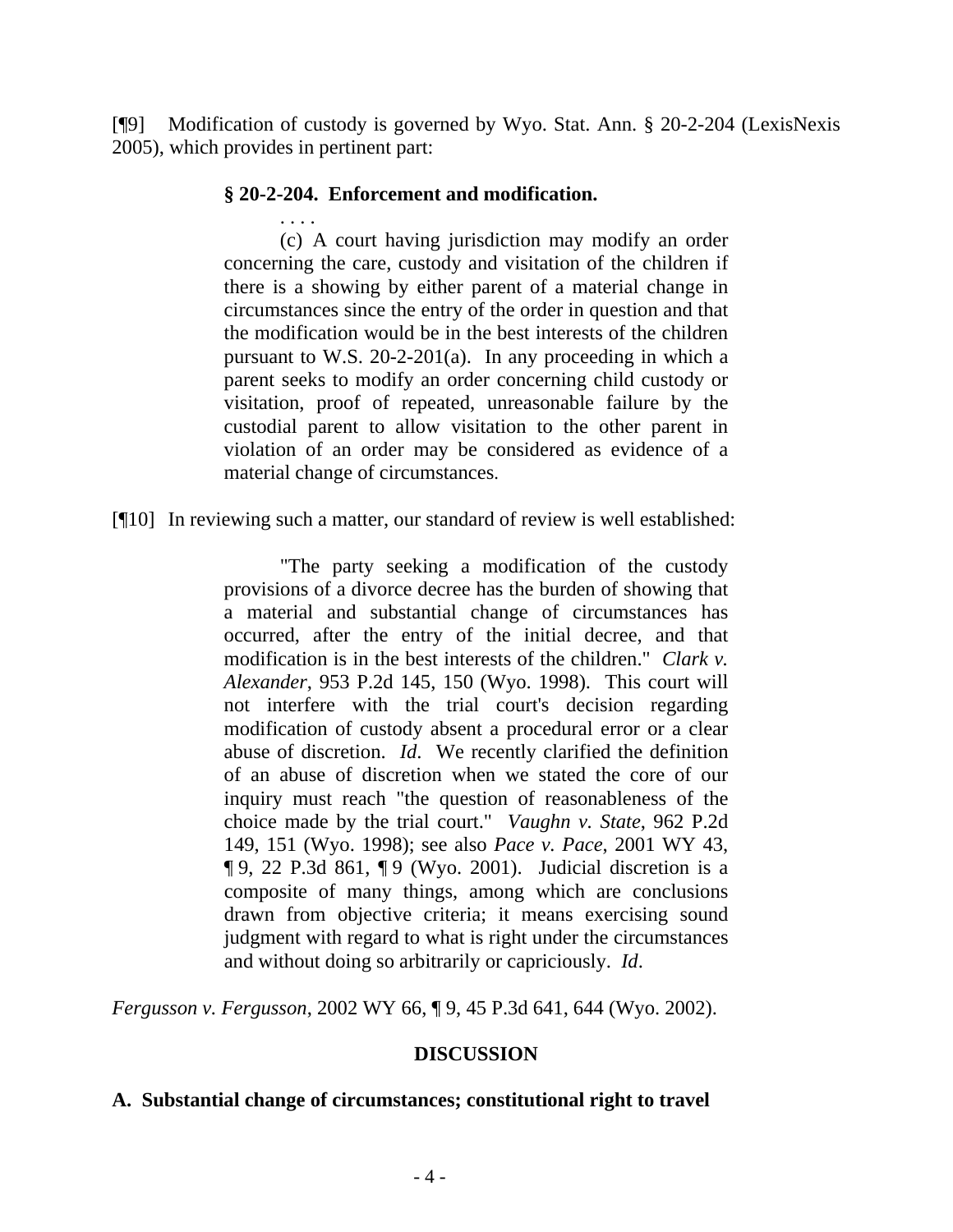[¶11] Mother contends that the district court abused its discretion in finding a substantial change in circumstances. She claims that the district court's decision was based solely on her relocations and is thus in direct conflict with her constitutional right to travel. She argues that relocations, by themselves, may not serve as a basis for finding a substantial change of circumstances.

[¶12] Recently, we summarized the law governing mother's claim:

To summarize, our precedent is quite clear that relocation, by itself, cannot be a substantial and material change in circumstances sufficient to justify reopening a custody order. That precept is also applicable to any factors that are derivative of relocation. What Mother has failed to acknowledge in her argument, however, is that our precedent does not preclude the district court from considering the effects of relocation on the children so long as there is some other circumstance that is "sufficiently deleterious to the welfare of the children that by itself … would serve as a substantial and material change in circumstances even in the absence of a relocation." [*Watt v. Watt*, 971 P.2d 608, 617 (Wyo. 1999)]; see [*Gurney v. Gurney*, 899 P.2d 52, 55 (Wyo. 1995)] (Where a custody order was properly reopened because both parties asserted that joint custody was not working, district court could have reasonably concluded that factors derivative of the relocation could have contributed to parties' inability to agree and communicate.). Furthermore, our cases stress that the rule set forth in *Love* and its progeny is predicated upon the motivation for the relocation being in good faith. [*Love v. Love*, 851 P.2d 1283, 1288-89 (Wyo. 1993)] ("So long as the court is satisfied with the motives of the custodial parent in seeking the move…removal should be granted."); *Watt*, 971 P.2d at 614 ("*Love* and *Gurney* together capture a rule that a relocation by a custodial parent, where the motivation for the relocation is legitimate, sincere, in good faith, and still permits reasonable visitation by the noncustodial parent, is not a substantial and material change in circumstances.").

Here, a review of the record shows that the district court did not abuse its discretion by considering Mother's numerous relocations since the parties' divorce. The court's Decision Letter sets forth various factors independent of the relocations that could establish the existence of a substantial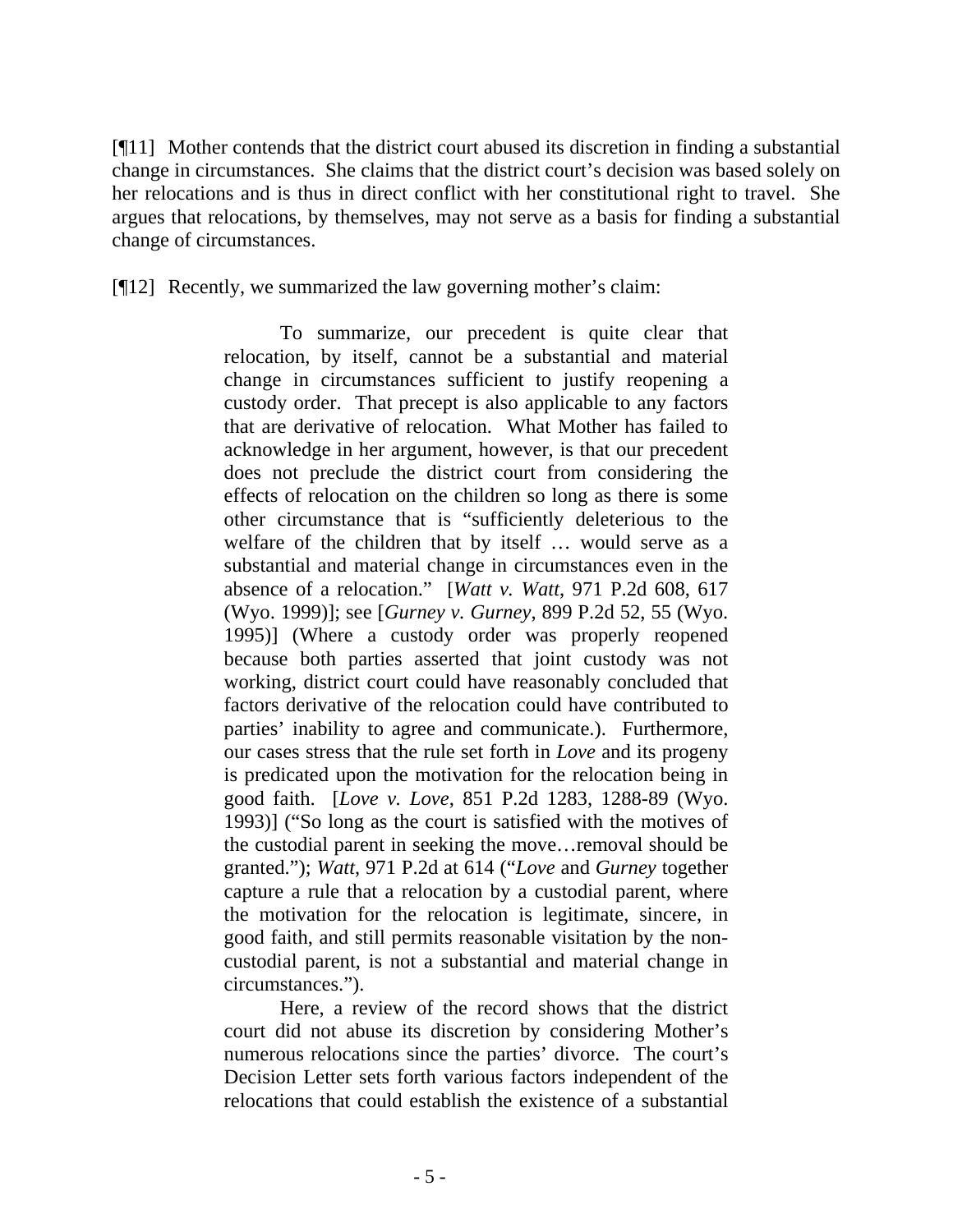and material change in circumstances justifying the decision to reopen the custody order[.]

*Harshberger v. Harshberger*, 2005 WY 99, ¶¶ 12-13, 117 P.3d 1244, 1250-51 (Wyo. 2005).

[¶13] Relying on these principles, mother contends that father did not establish that her various relocations had any adverse consequences on son. To the contrary, mother asserts that son is excelling in school. Mother is correct that the district court did not make any specific written findings that mother's relocations had deleterious effects on son. At the same time, there is nothing in the district court's findings that suggests the district court relied on mother's relocations, standing alone, to justify the change in custody. To the extent that the district court's findings of fact address mother's relocations, the district court found that mother's instability was proven through her testimony regarding the many residential and educational changes regarding son. Thus, it is apparent that the district court focused on the instability such relocations created, not on the relocations themselves.

[¶14] Certainly, it would be helpful to this Court's review if the district court had provided more detailed findings of fact regarding the substantial change in circumstances. Indeed,

> [w]e have repeatedly implored trial courts, when exercising their discretionary power in custody matters, to place the circumstances and factors which were crucial to their custody determinations on the record. If they did so, the reviewing court could better understand and evaluate the soundness of their decisions. See *Produit v. Produit*, 2001 WY 123,  $\P$ [10-13, 35 P.3d 1240,  $\P$ [10-13 (Wyo. 2001); *Pace*, 2001 WY 43, ¶ 15, 22 P.3d 861; *Reavis v. Reavis*, 955 P.2d 428, 431-32 (Wyo. 1998). We continue to encourage trial courts to rely on their discretionary power to make a record of the critical circumstances and factors which constitute the foundation of a custody award. *Produit*, 2001 WY 123, ¶ 10, 35 P.3d 1240. However, except in instances involving unconventional custody approaches, trial courts are not required to do so. We have placed the onus on the parties to request findings of fact and conclusions of law pursuant to W.R.C.P. 52(a). *Id*.; *Pace*, 2001 WY 43, ¶ 16, 22 P.3d 861; *RDS v. GEMN* (*In re MS*), 9 P.3d 984, 986 (Wyo. 2000). Neither party made such a request and, therefore, cannot be heard to complain about the absence of formal findings. *Resor v. Resor*, 987 P.2d 146, 148 (Wyo. 1999).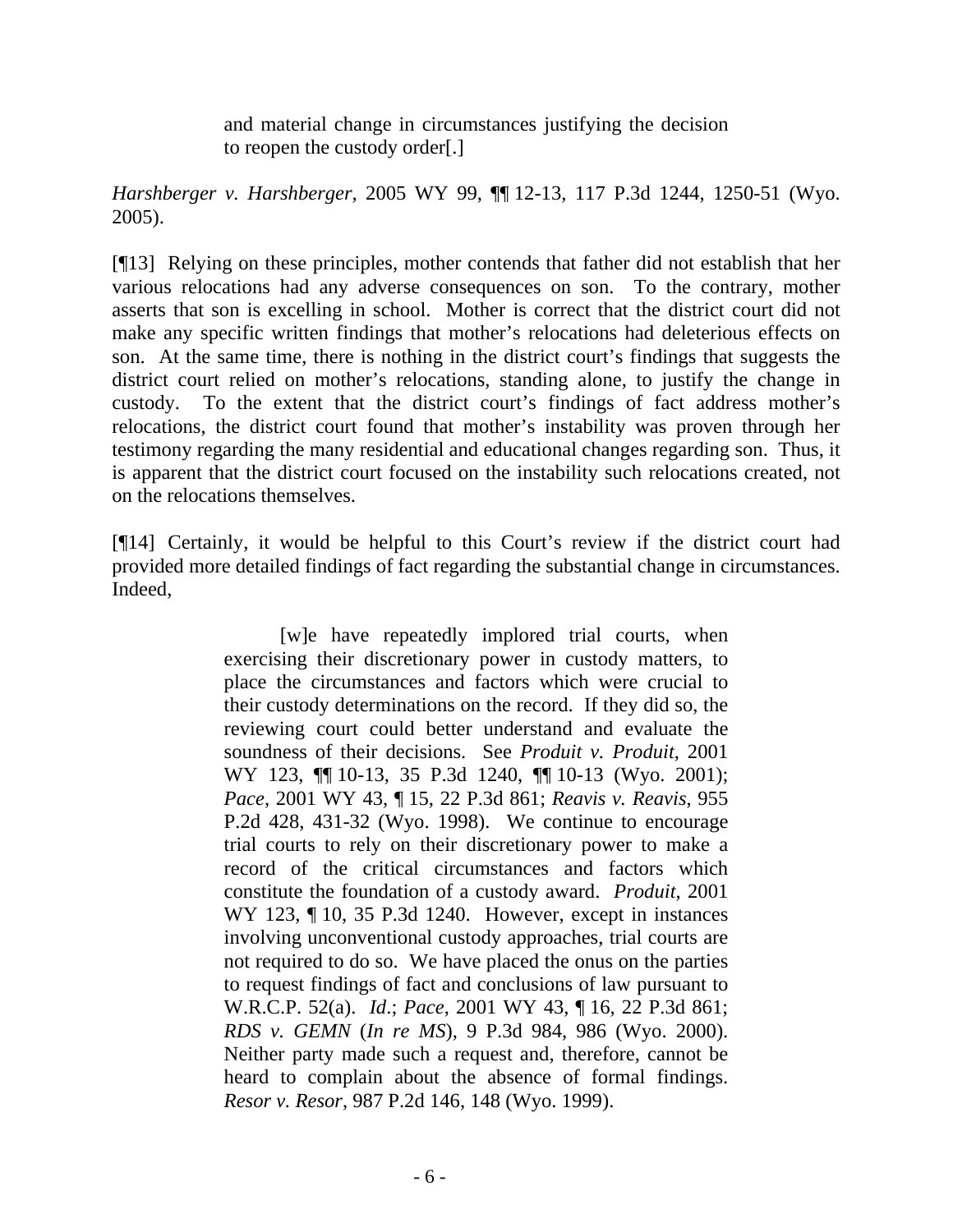*Fergusson,* ¶ 15, 45 P.3d at 645-46. Here, neither party requested detailed findings of fact. With no such request, mother does not complain that the findings are inadequate. More importantly for purposes of this case, there is nothing in the findings of fact that suggests the district court, as mother claims, relied solely on mother's relocations to modify custody.

[¶15] If the hearing had been reported, we would review the record to determine if mother's relocations had an adverse impact on son. However,

> [w]hen this Court does not have a properly authenticated transcript before it, it must accept the trial court's findings of fact upon which it bases any decisions regarding evidentiary issues. *Capshaw v. Schieck*, 2002 WY 54, ¶ 21, 44 P.3d 47, ¶ 21 (Wyo. 2002). The failure to provide a transcript does not necessarily require dismissal of an appeal, but our review is restricted to those allegations of error not requiring inspection of the transcript. Lacking a transcript, or a substitute for the transcript, the regularity of the trial court's judgment and the competency of the evidence upon which that judgment is based must be presumed. *Stadtfeld v. Stadtfeld*, 920 P.2d 662, 664 (Wyo. 1996); *Combs v. Sherry-Combs*, 865 P.2d 50, 55 (Wyo. 1993); and see *Wood v. Wood*, 865 P.2d 616 (Wyo. 1993) (dismissing appeal for lack of record, rather than affirming).

*Harshberger*, ¶ 3, 117 P.3d at 1246-47 (quoting *Burt v. Burt*, 2002 WY 127, ¶ 7, 53 P.3d 101, 103 (Wyo. 2002)). Without a transcript to review, we must accept the district court's finding that father established a substantial change in circumstances. We will not assume the district court violated the law.

[¶16] In addition, as in *Harshberger*, there are other findings, independent of mother's relocations that support the district court's determination that there was a substantial change in circumstances. See *JRS v. GMS*, 2004 WY 60, ¶ 12, 90 P.3d 718, 723-24 (Wyo. 2004). The district court found that mother's "erratic schedule of leaving the parties' minor child with [father] indicated to the court an unacceptable willingness to pass this responsibility to [father] at her convenience." Also, the district court found that father "has willingly accepted and performed the responsibilities of parenting on several occasions at the convenience of [mother]."

[¶17] As for mother's assertion that son is excelling in school, the record simply does not support mother's assertions. As noted, there is no transcript from the hearing, and the designated record does not otherwise support mother's contentions.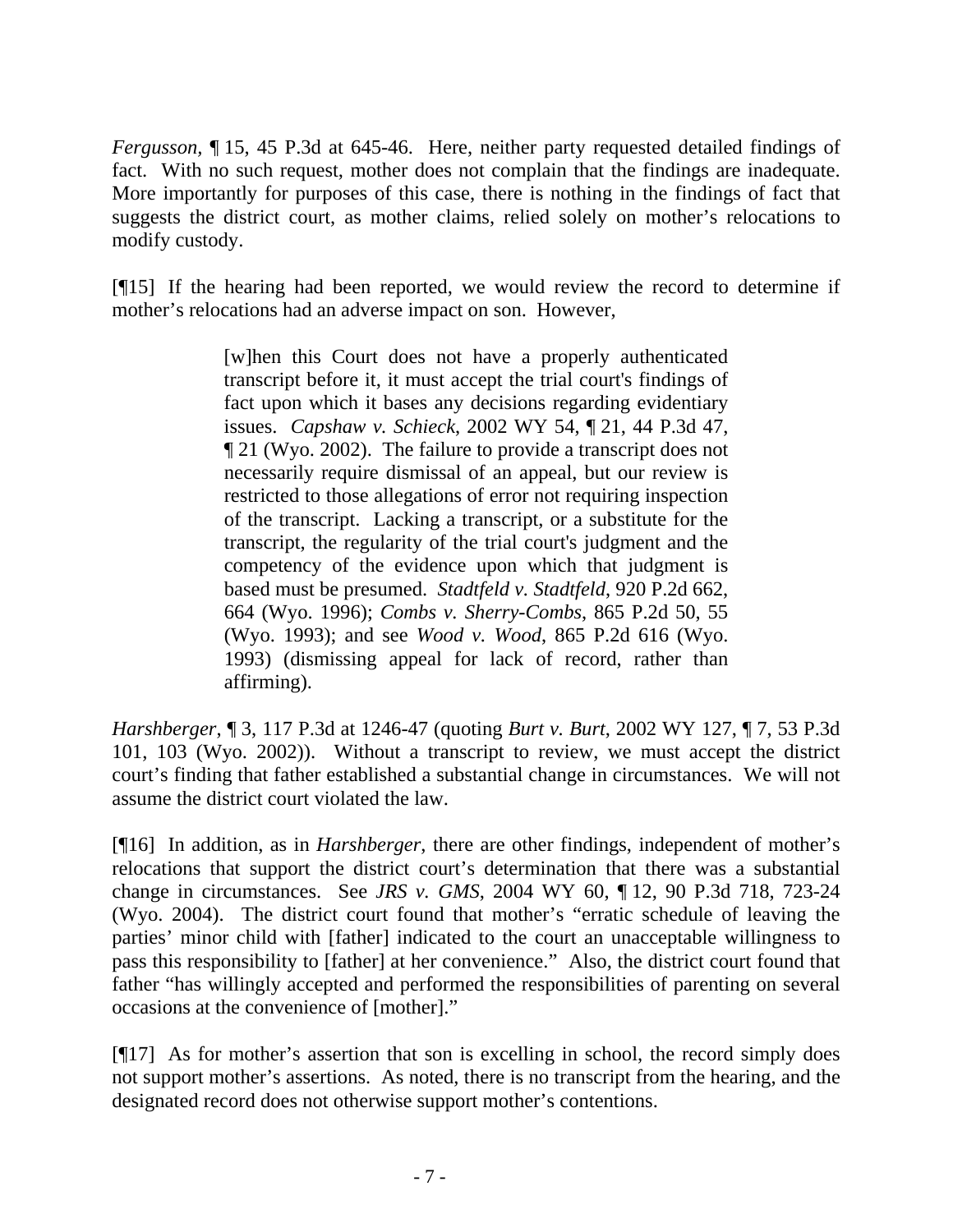[¶18] Mother also argues that the district court should not have relied on evidence that pre-dates the parties' 2002 stipulation settling father's first petition to modify custody. Mother contends that her relocation to Las Vegas cannot be considered a change of circumstances because she already lived there when father filed his first petition to modify custody. We recently rejected a similar argument in *Harshberger*, where we wrote:

> In a related argument, Mother contends that the district court erred when it considered relocations that occurred before the court modified the parties' custody and support order on July 8, 2003. Similarly, she claims that the court also considered employment changes that occurred before this date. …

> …We recently held that [W.S. § 20-2-204(c)] prohibits consideration of pre-divorce evidence when there is a determination of whether there has been a substantial change in circumstances but that it did not limit the court's consideration of such information when making a determination of the children's best interest. *Selvey v. Selvey*, 2004 WY 166, ¶ 18, 102 P.3d 210, ¶ 18 (Wyo. 2004). As noted above, there are independent grounds in the record for finding a material change of circumstances without considering either the relocations or Mother's employment history. Once material changes of circumstances have been found, the district court could consider evidence of Mother's relocations and employment history under our decision in *Selvey*. We also note that the July 8, 2003 order was only concerned with visitation, not custody. Mother does not explain why the visitation order should act as a bar on the evidence the court could consider when determining custody. The original custody order set forth in the parties' 1999 divorce decree was still in effect at the time this proceeding was commenced. A review of the Decision Letter indicates that all of the events cited by the court relating to Mother's relocations and employment occurred after the divorce decree was entered. No matter how one views it, the district court did not abuse its discretion in considering this evidence when determining the best interests of the children.

*Harshberger*, ¶ 14-15, 117 P.3d at 1251-52.

. . . .